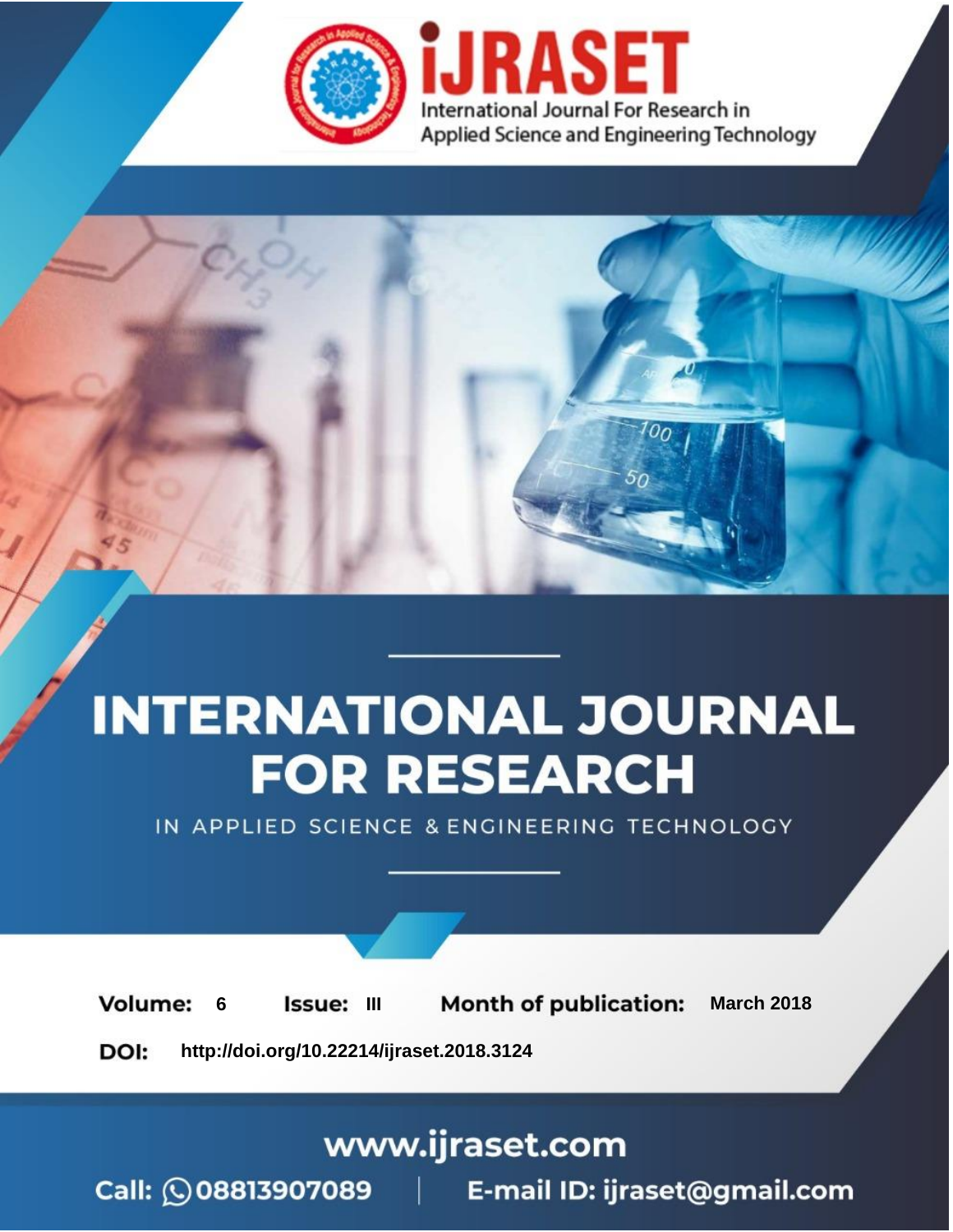

### **A Survey on Health Monitoring System by using IOT**

M. Saranya<sup>1</sup>, R. Preethi<sup>2</sup>, M. Rupasri<sup>3</sup> Dr.S. Veena<sup>4</sup> *1, 2, 3 CSE Student, <sup>4</sup> Professor/CSE S.A. Engineering College Chennai*

*Abstract: IOT devices is used in many fields which make the user's daily life more comfortable. These smart sensors devices is used to collect heartbeat which is used to assess the health condition of the patient. Communicating the collected information to the doctor, making exact decision on the data collected and notifying the patient is the challenging task in the IOT. This paper will give you a comparative study on health detection and monitoring of the patient. Keywords: IOT, Security, Tools*

#### **I. INTRODUCTION**

Recent years have seen a rising in wearable sensors and today several devices are commercially available for personal health care and activity awareness. A recent health care system should give better health care services to people at any time anywhere in an affordable and patient friendly way. Currently, the health care system going to change from a traditional approach to a modernized patients centered approach. In the traditional way the doctors play the major role. For necessary diagnosis and advising they need to visit the doctor. There are two basic problems related to this approach. Firstly, the health care professionals must be in place of the patient all the time, the patient remains admitted in the hospital, wired to bedside biomedical instruments, for a long period. In order to solve these two problems the patient oriented approach has been received.

Recent information from United Nations predicted that there will be 2 billion older people by 2050. In addition, research indicates that above 89% of the aged people are likely to live independently. However, medical research found that above 80% of the aged people older than 65% suffers from at least one chronic diseases making them to have difficulty in taking care of themselves. Accordingly, providing a decent quality of life for aged people as become a serious social issue at that moment. The rapid proliferation of information and communication technologies is enabling innovative healthcare solutions and tools that promise in addressing the above challenges.

Now, Internet Of Things (IOT) has become one of the most powerful communication paradigms of the 21st century. In the IOT environment, all objects in our daily life become part of the internet due to their communication and computing capabilities. Heart rate is one of the fundamental physiological limits, essential for monitoring and diagnosis of patients. To keep people effective and healthy, a readily accessible modern health care system is proving to be effective in saving costs, reducing illness and prolonging life. In this paper, an enhanced healthcare monitoring system is described, that is smart phone based and designed to offer wireless approach and social support to participants.

#### **II. INTERNET OF THINGS(IOT)**

Internet of Things (IOT) driven health and wellness monitoring system enables remote and continuous monitoring of people, with applications in chronic conditions, such as obesity, hypertension, diabetes, heart failure, stress, preventive care and wellness. Medical care and healthcare represents one of the most attractive application areas for the IOT. Digitization and the increasing connectivity between devices, citizens and their meaningful way. Smart manufacturing becomes the norm in industry 4.0, where intelligent machines are network so they can exchange and respond to data to independently manage industrial production. The internet of things is a transformational concept. In 1999, Kevin Ashton, co-founder of the Auto-ID Center at the Science Institute of Technology, envisioned an Internet of Things based on RIFD chips that could enable "things" to communicate with each other. IOT breaks the confines of traditional computer networks and establishes connections directly with objects in the physical world. The core concept of this phenomenon is that IOT allows for "things" to connect to the Internet, ranging from the significant –airplanes, elevators, solar panels, medical equipment-to the mandate-toys, soap dispensers and porch lights.

The IOT paradigms can play a significant role in improving the health and wellness of subjects by increasing the availability and quality of care, and grammatically lowering the treatment costs and frequent travel. The IOT driven healthcare system employs networked by biosensors to simultaneously collect multiple physiological signals and wireless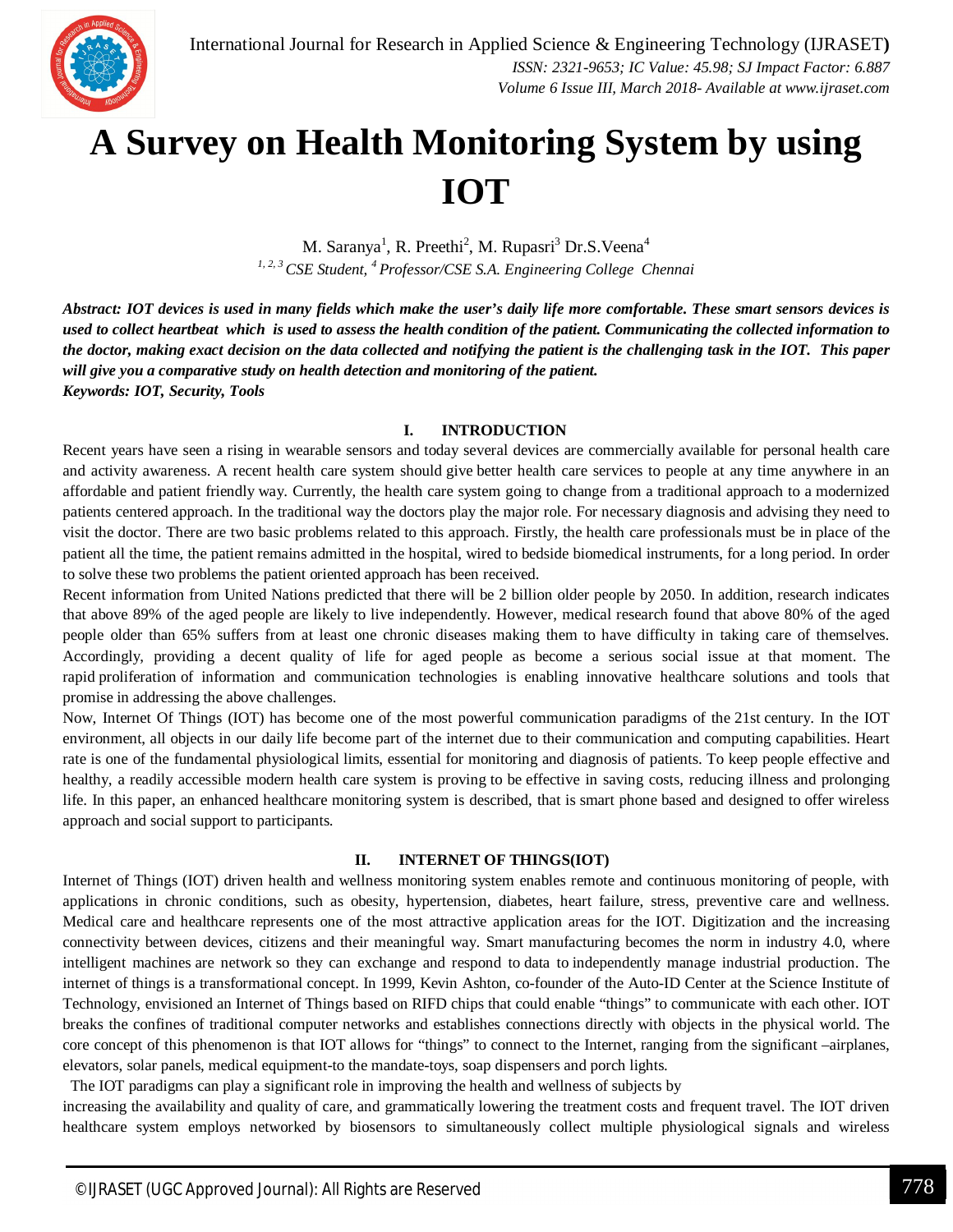

International Journal for Research in Applied Science & Engineering Technology (IJRASET**)**  *ISSN: 2321-9653; IC Value: 45.98; SJ Impact Factor: 6.887 Volume 6 Issue III, March 2018- Available at www.ijraset.com*

connectivity to share or send gathered signals directly to the cloud diagnostic server and the caregivers for further analysis and clinical review. Further, the IOT enabled remote monitoring applications can significantly reduce travel, cost and time in longterm monitoring applications.

In the health and wellness monitoring environment, the IOT has emerged as one of the most powerful information gathering and sharing paradigms for personalized healthcare systems, ambient assisted living, uses posture detection, and activity recognition. Compliance with treatment and medication at home and healthcare providers is another important potential application. In this paper, the core concept is based on IOT, the information sensed from the sensors are gathered and transmitted to the smart phone through IOT.

| Infirmity/Condition |                                               | Sensors used: Operations: IOT Roles/Connections          |
|---------------------|-----------------------------------------------|----------------------------------------------------------|
|                     | <b>Diabetes</b>                               | A non-invasive opto-physiological sensors.               |
| 2.                  | Wound analysis for advanced diabetes patients | and<br>smartphone camera:<br>decompression<br>A<br>image |
|                     |                                               | segmentation.                                            |
| 3.                  | Heart rate monitoring                         | BLE and Wi-Fi connect smart devices<br>through an        |
|                     |                                               | appropriate gateway.                                     |
| 4.                  | BP monitoring                                 | A wearable BP sensor: Oscillo-metric and automation      |
|                     |                                               | inflation and measurements.                              |
| 5.                  | Body temperature monitoring                   | Wearable body temperature sensor; skin based temperature |
|                     |                                               | measurement                                              |
| 6.                  | Wheel chair management                        | WBAN sensors(eg: accelerometers, ECG and pressure)       |
|                     | Cough detection                               | A built in microphone audio system in the smartphone     |
| 8.                  | Remote surgery                                | Surgical                                                 |

#### **III. IOT APPLICATIONS OF HEALTHCARE**

#### **IV. RELATED WORKS**

#### *A. A Reliable IOT system for personal healthcare devices*

In this paper, describes a reliable one M2M based IOT system for healthcare devices .In the proposed one M2M based IOT system for personal healthcare device is constructed, and evaluated in various experiments. Some personal healthcare device data is too precious to lose due to system failures under u-healthcare environments. However, until now, few studies have focused on fault tolerance health data services. Therefore, it proposed a fault tolerance algorithm for the reliable IOT system in which gateway on the same layer in the system combine to form a daisy chain for fault tolerance at the level, and a gateway stores a backup copy of the previous gateway positioned immediately ahead of the gateway in the daisy chain. It may system get suffer a serious performance degradation from conversion process.

#### *B. Tensor Decomposition for Monitoring Multi-person breathing beats with commodity WIFI*

Breathing signal monitoring can provide important clues for health problems, compared to existing techniques that require wearable devices and special equipment's, a more desirable approach is to provide contact free and long term breathing rate monitoring by exploiting wireless signals . This experimental study shows that tensor beat can achieve high accuracy under different environments for multi person breathing rate monitoring data's are not secured, if multiple users can use single WIFI it leads to slow in speed.

#### *C. Real time Tele-monitoring of patients with chronic Heart failures using a smart phone*

This paper describes the smart phone based system for real time tele-monitoring of Physical activity inpatience with chronic heart failure. It proposed monitoring in the real world that examines its requirements, privacy implications, usability and other challenges**.**  Enquanted by the participants and health care providers. Although the system was designed for tele-monitoring individuals with CHF, the challenges, privacy considerations.

#### *D. A Wireless Health Monitoring System Using Mobile Phone Accessories*

This paper presents the design and prototype of wireless health monitoring system using mobile phone accessories. It focuses on measuring real time Electro Cardio Gram(ECG). And heart rate monitoring using a smart phone case with the increasing number of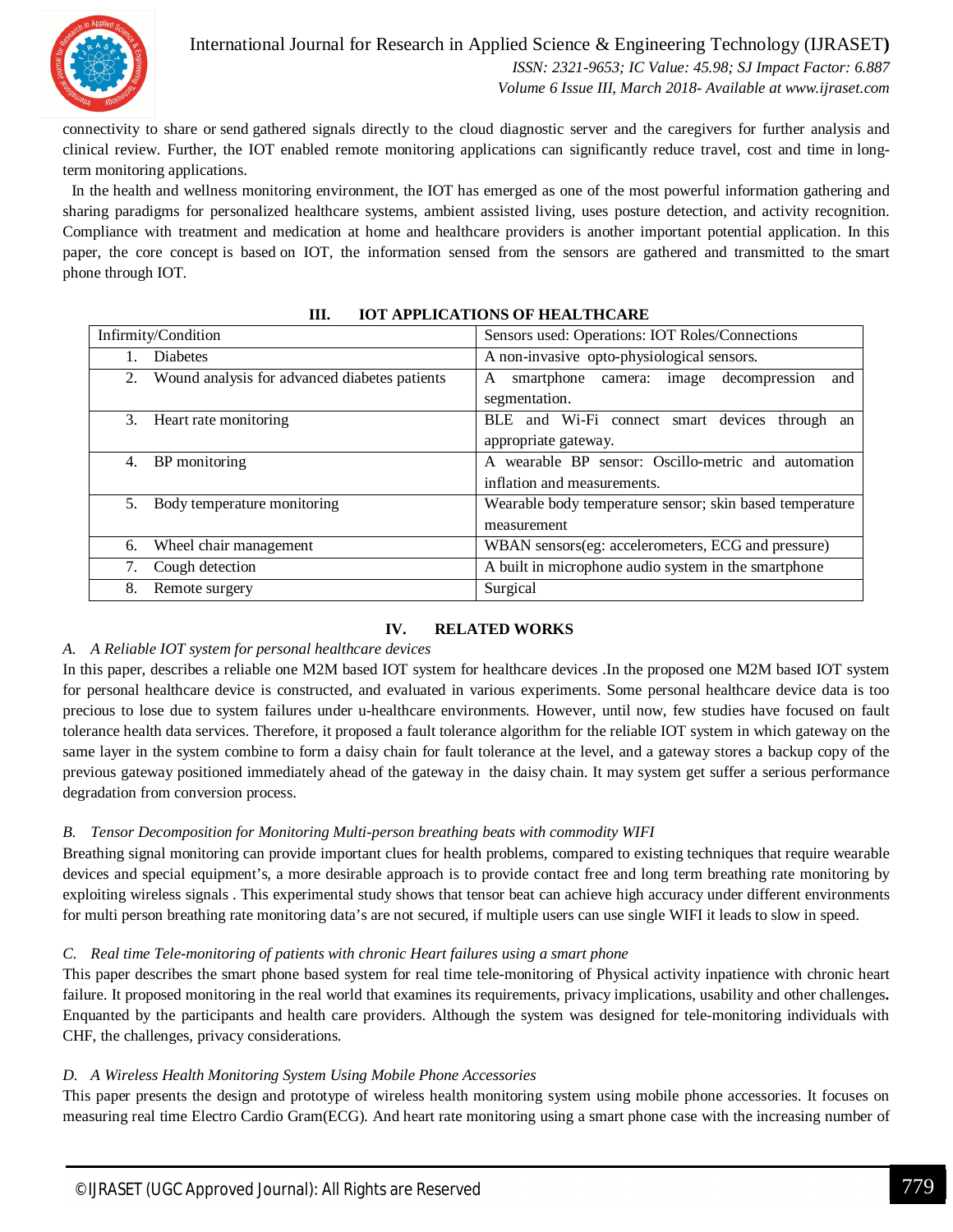

#### International Journal for Research in Applied Science & Engineering Technology (IJRASET**)**  *ISSN: 2321-9653; IC Value: 45.98; SJ Impact Factor: 6.887*

*Volume 6 Issue III, March 2018- Available at www.ijraset.com*

Cardiac patients world wide, this design can be used for easily deduction of heart disease. Disadvantage of this method, patient data's collected by the phone even though it is not secured.

#### *E. Accurate Heart Rate Monitoring During Physical Exercises Using PPG*

Challenging task of heart rate estimation from the Photo Plethysmo Graphic(PPG) Signal , during intensive physical exercises, is tackled in this paper. Additionally, an offline version of the HRE stimulation algorithm that uses viter by decoding is designed for scenarios that do not require online HR Monitoring. Disadvantages of this system, implementation is complex.

#### *F. Smart Self Regulatory Health System*

Healthcare industry has proven its technically abundant applications at other industries with the help of many concepts like IOT and cloud computing. It has transformed its techniques by using intelligent gadgets that can be acquainted with patients in different configurations. This commences the preferences of using IOT based smart devices to deliver more valuable data to the patient.

#### *G. A novel IOT based health monitoring system using LPC2129*

The focus on this paper is to implement IOT based health monitoring transportable system for the measurement of the heart rate and body fat, using LPC2129 Arm processor Development board. This paper describes a transportable system with wireless transmission capabilities.

#### *H. An IOT based E-Health Monitoring system using ECG signal sign in or purchase to view full text*

An IOT based healthcare system implementation scheme using Hidden Markov model(HMM) chain and Electro-Cardiogram(ECG) sensors within the context of E-health. Intervention for Cardio Vascular Disease (CVD) patients thereby enhancing medical services for such patients.

#### *I. IOT based application for E-health an improvisation for lateral rotation*

Internet of Things has penetrated into our day to day activities in one way or the other IOT application provides a huge opportunity for application in health care system, improving patients quality life. The combination of embedded systems, sensors and actuators associated with constant monitoring of patients.

#### *J. Real time patient monitoring system based on Internet of Things*

The remote monitoring systems include, vehicle or assets monitoring, kids/pets monitoring fleet management, water and oil leakage, energy grid monitoring etc. Critical condition of a patient by processing sensors data and instantly provides push notification.

#### *K. IOT based patient information monitoring system by using RFID technologies*

Wireless body Area Networks (WBANs) and Radio frequency identification are important components of IOT systems. The combination of embedded systems, sensors and actuators associated with constant monitoring of patients.

#### **V. CONCLUSION**

In this paper, various mechanisms and algorithms were discussed for healthcare monitoring using IOT. This system overcomes the disadvantages from the existing mechanism by making it a more efficient method to monitor the health parameters of patients. This system has the advantage of less cost, less analysis, time, low power consumption. By this, the accurate and effective measurement of heart rate of patients is possible and makes an efficient system in the field like medical. Wireless sensors data will be sent to server using IOT with secure.

#### **REFERENCES**

- [1] Iman, Auburn University, "Tensor Beat: Tensor Decomposition for Monitoring Multi-person Breathing Beats With Commodity WIFI" ACM Transactions on Intelligent Systems and Technology,Vol.5,No.2,September 2017.
- [2] Arman, University of Turku, "HICH: Hierarchical Fog-Assisted Computing Architecture for Healthcare IOT" ACM Transactions on Intelligent Systems and Technology,Vol.1,No.4,September 2017.
- [3] Sebastin, Member, IEEE, "Heart Beat and Respiration Detection From Optical Interferometric Signals by Using a Multi method Approach" IEEE Transactions On Biomedical Engineering,Vol.5, No.1, October 2017.
- [4] Yeal , "Remote monitoring of phase heart rate changes from the palm" IEEE Transactions On Science and Technology ,Vol.4, No.5, September 2014.
- [5] Junk, Student Member, "A Wearable Gesture Recognition Device for Detecting Muscular Activities Based on Air-Pressure sensors" IEEE Transactions On Industrial Engineering,Vol.5, No.8 , April 2016.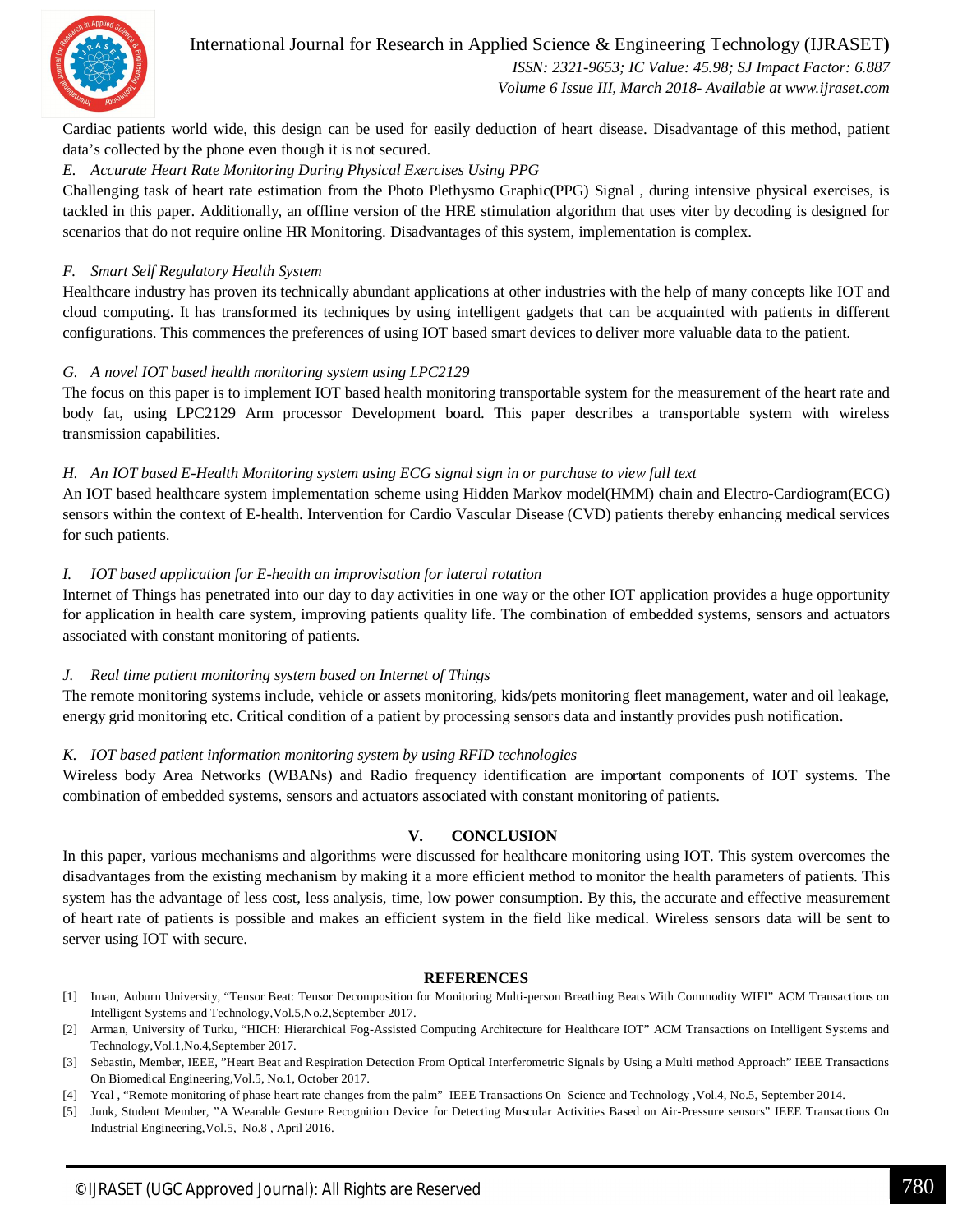

#### International Journal for Research in Applied Science & Engineering Technology (IJRASET**)**

 *ISSN: 2321-9653; IC Value: 45.98; SJ Impact Factor: 6.887*

*Volume 6 Issue III, March 2018- Available at www.ijraset.com*

- [6] Vega Pradana, "Wearable Noncontact Armband for Mobile ECG Monitoring System" IEEE Transactions On Biomedical Circuits And Systems,Vol.1, No.7, December 2016.
- [7] Yu Wang, " Automatic User Adapted Physical Activity Classification Method Using Smart Phones" " IEEE Transactions On Biomedical Engineering,Vol.6, No.3, March 2017.
- [8] Boon Lee, " Wearable Mobile-Based Emotional Response- Monitoring System for Drivers" " IEEE Transactions On Human Machine Systems,Vol.4, No.7, October 2017
- [9] Adam B. Noel, " Structural Health Monitoring Using Wireless Sensor Network", " IEEE Transactions On Biomedical Engineering,Vol.17, No.3, February 2017.
- [10] Ravi Kiran, " System Architecture For Low Power Ubiquitously Connected Remote Health Monitoring Applications With Smart Transmission Mechanism" " IEEE Transactions On Sensors,Vol.15, No.8 , August 2015
- [11] Gopi , " BSN Care : A Secure IOT Based Modern HealthCare System Using Body Sensor Network" " IEEE Transactions On Sensors ,Vol.6, No.5, March 2016.
- [12] Cheng Yang, "Estimating Heart rate and Rhythm via 3D Motion Tracking in Depth video "" IEEE Transactions On Multimedia,Vol.9, No.7, July 2017
- [13] BharathWaj , " Impulse Radio Ultra- Wide band Communications For Localization and Tracking of Human Body and Limbs Movement For Healthcare Applications" " IEEE Transactions On Antennas and Propogation,Vol.65, No.12, December 201
- [14] Hamjisa, " Design and implementation of an Accurate, Portable and Time- Efficient Impatient –Based Transceiver for Structural Health Monitoring" " IEEE Transactions On Mechatronics,Vol.2, No.6, December 2017
- [15] Mariusz Krej, " A Method Of detecting Heart beat Location In the Ballisto Cardiographic Signal From the Fiber-Optic vital Signs Sensor" IEEE Transactions On Biomedical and Health informatics,Vol.9, No.4, July 2015
- [16] Woo Kim, "Heart Rate Detection During Sleep Using a Flexible RF Resonator and Injection Locked PLL Sensor" IEEE Transactions On Biomedical Engineering,Vol.62, No.11, November 2015.
- [17] Hamed Monkaresi, "Automated Detection Of Engagement Using Video Based Estimation of Facial Expression and Heart rate" IEEE Transactions On Affective Computing,Vol.8, No.1, March 2017.
- [18] Daniel, " Real-Time Tele-Monitoring of Patients With Chronic Heart Failure using a Smart Phone" IEEE Transactions On Affective Computing,Vol.7, No.3, September 2016.
- [19] Lin, " A Non Contact and Cost-Effective Sleep Monitoring System" IEEE Transactions On Biomedical Circuits And Systems,Vol.4, No.1, February 2017
- [20] L. Malheiros, "Body and Fall Detection System With Heart Rate Monitoring "IEEE Latin America Transactions ,Vol.5, No.6, June 2017.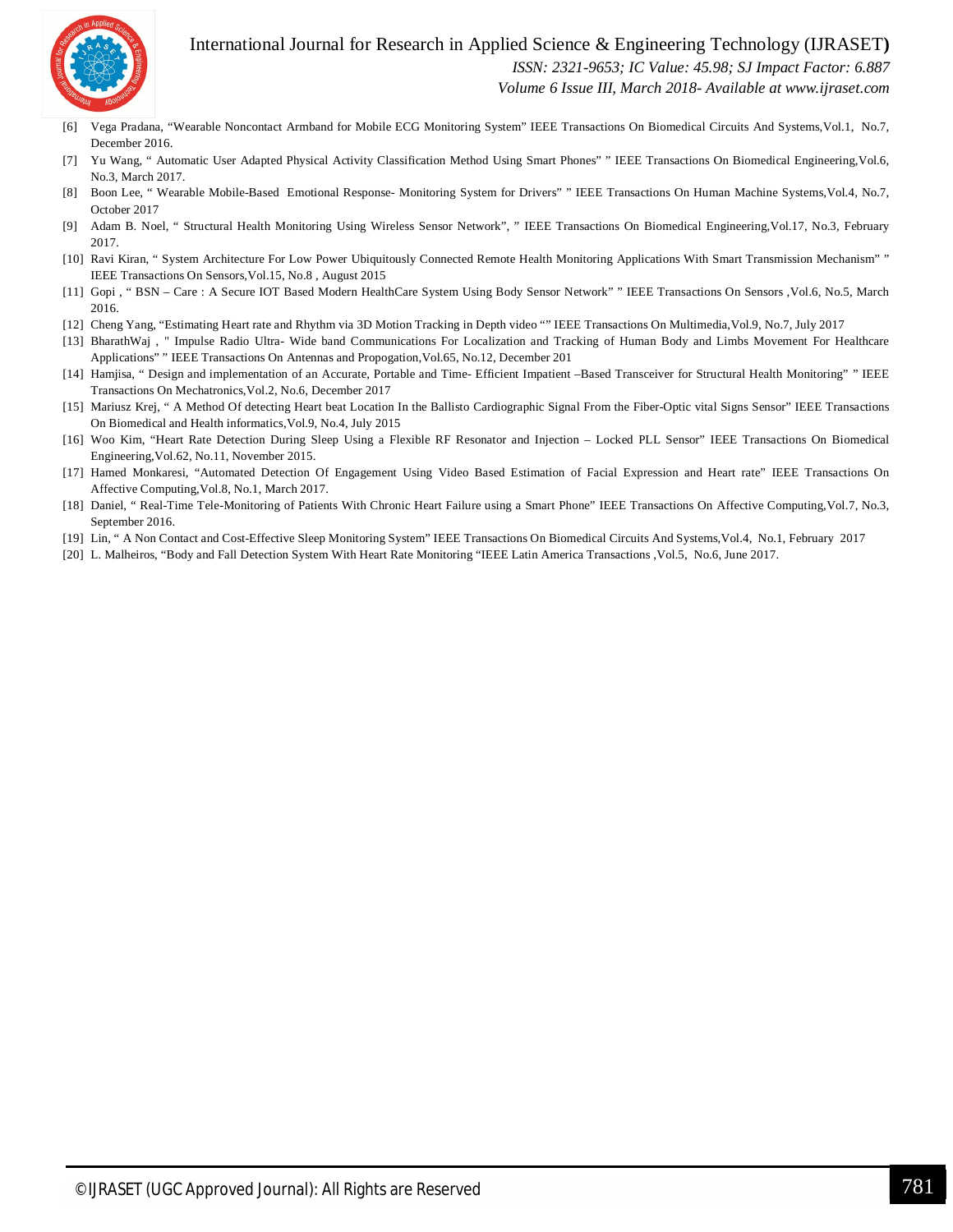